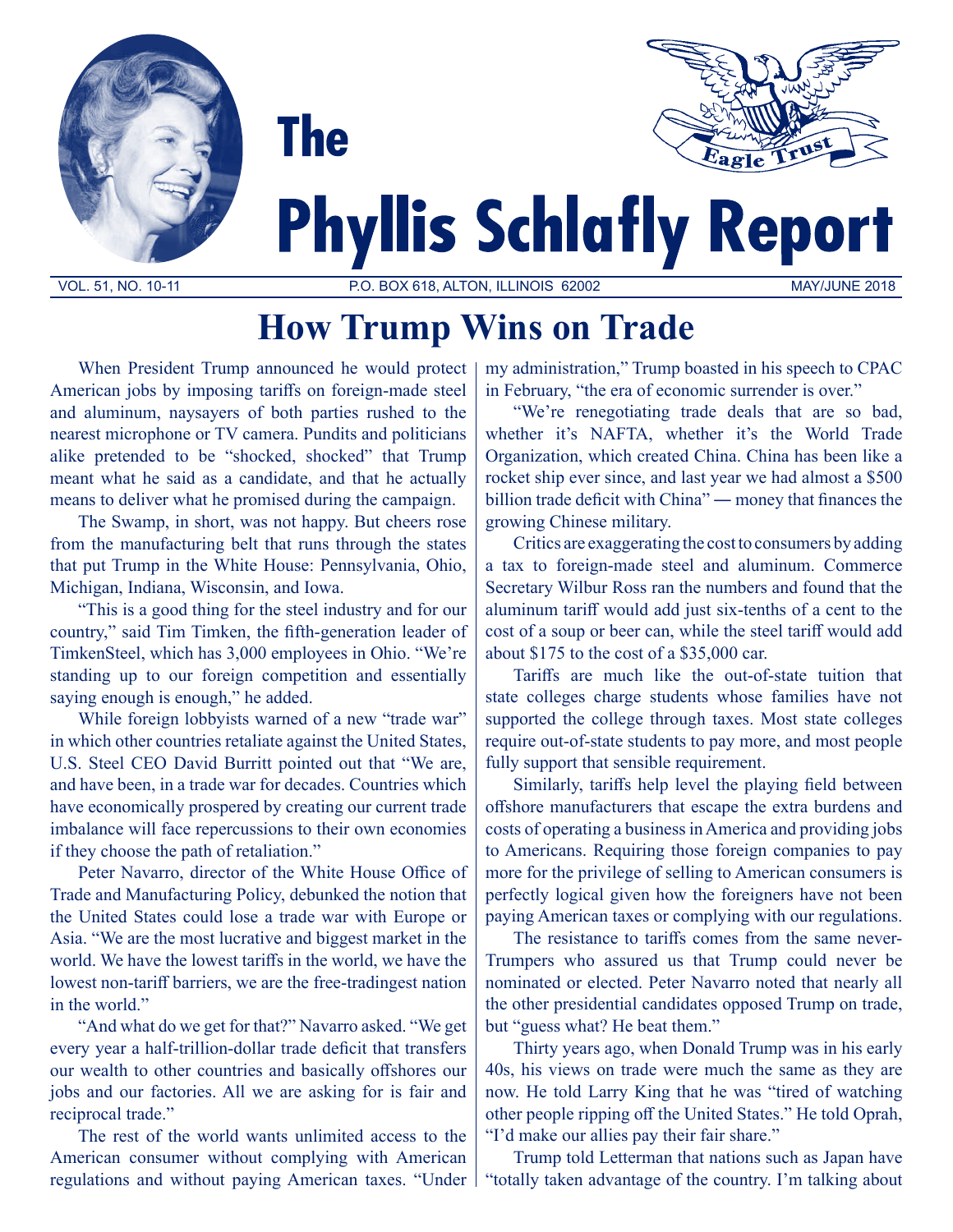the [trade] deficits. They talk about free trade [but] they dump the cars and everything else."

Democratic Senator Joe Manchin, who supports the Trump tariffs, observed that "Free trade hasn't worked well for West Virginia." Maybe that explains why Trump carried West Virginia with 69 percent of the popular vote, a whopping 42-point margin over Hillary Clinton in that formerly Democratic state.

Just as entrenched politicians in D.C. have blocked Trump's efforts to build a Wall, they also protest too much at his effort to impose a few tariffs. Yet the approach of a tariff-less society has been a catastrophic failure for the American worker, so it is time to try the approach that originally made our country great.

#### **Winning the 'Trade War' with China**

From the day he announced for president, Donald Trump spoke of how the United States was losing ground to other countries, especially China, in international trade. We're not winning anymore, Trump complained throughout the campaign, and he promised to change that.

Trump has fulfilled every expectation on the trade issue. Unlike most politicians who promise one thing and then do another after the election, Trump has followed through on his campaign promises on trade.

As Trump tweeted on Saturday, April 7: "The United States hasn't had a Trade Surplus with China in 40 years. They must end unfair trade, take down barriers and charge only Reciprocal Tariffs."

"The U.S. is losing \$500 Billion a year, and has been losing Billions of Dollars for decades," Trump added. "Cannot continue!"

Trump tweeted again on Monday, April 9: "When a car is sent to the United States from China, there is a Tariff to be paid of 2 1/2%. When a car is sent to China from the United States, there is a Tariff to be paid of 25%."

"Does that sound like free or fair trade. No, it sounds like STUPID TRADE - going on for years!"

With his new actions on trade with China, President Trump has brought the era of bipartisan pusillanimity to an end. Trade wars always exist, and now our side is finally going to fight back.

For at least two decades, Republicans and Democrats alike have known about and tolerated China's systematic violations of trading rules that the United States observes. Our leaders have refused to do anything about China's lawless behavior, primarily because the Wall Street donors who finance both parties have fomented fears about a trade war.

The China problem emerged in the year 2000, when Republican Congressional leaders (including the future Speaker of the House, Paul Ryan, and the future Senate Majority Leader Mitch McConnell) conspired with President Bill Clinton to give China preferred access to the American consumer market. Normal trading privileges paved the way for China's entry into the World Trade Organization in 2001, despite its failure to meet basic requirements for membership.

Phyllis Schlafly strongly opposed the trade giveaway to China, which never would have attained the 2/3rds vote required by the Treaty Clause in the Constitution in order to pass. So instead this handout to China was passed as a non-treaty.

One-fourth of House Republicans voted against their leadership in 2000, while two-thirds of House Democrats voted against their president. The naysayers were proved right as China continued to flout the rules for the next 18 years and still shows no sign of real reform.

In its early years of access to the American market, China profited by paying extremely low wages to people making ultra-cheap products. Now China is rapidly moving up the food chain to sell us high-quality products containing innovative technology that was created and developed in the United States.

How did the Chinese get their hands on the latest American high-tech know-how? First, by stealing it: China's commercial espionage is estimated to cost U.S. companies over \$20 billion a year, with a cumulative total of \$600 billion over 20 years.

China also forces American companies to share their technology as the price of access to the Chinese market. Such requirements are supposedly prohibited by the WTO, but with no one stopping them, the Chinese trade surplus in goods reached a new all-time record of \$375 billion last year.

"We have a tremendous intellectual property theft situation going on," the president said on March 22 as he signed an order that could eventually impose tariffs on hundreds of Chinese products. As Peter Navarro, director of the White House National Trade Council, explained, "What the United States is doing is strategically defending itself from China's economic aggression."

Even long-time free-traders are starting to see the light. Lawrence Kudlow admitted on Sunday, April 8, that "the whole world knows China has been violating trade laws for many years" and "President Trump is the guy calling them on it, and he's right."

"This is a problem caused by China, not a problem caused by President Trump. I would go so far as to say Trump is there to fix the problem," Kudlow explains.

"His argument, and it's a good one" is this: "You can't have free trade unless China brings down its barriers, opens up its markets, and stops this technology steal that they're doing," Kudlow adds.

Peter Navarro properly observed the same day on a different network, "What we want from China is very clear.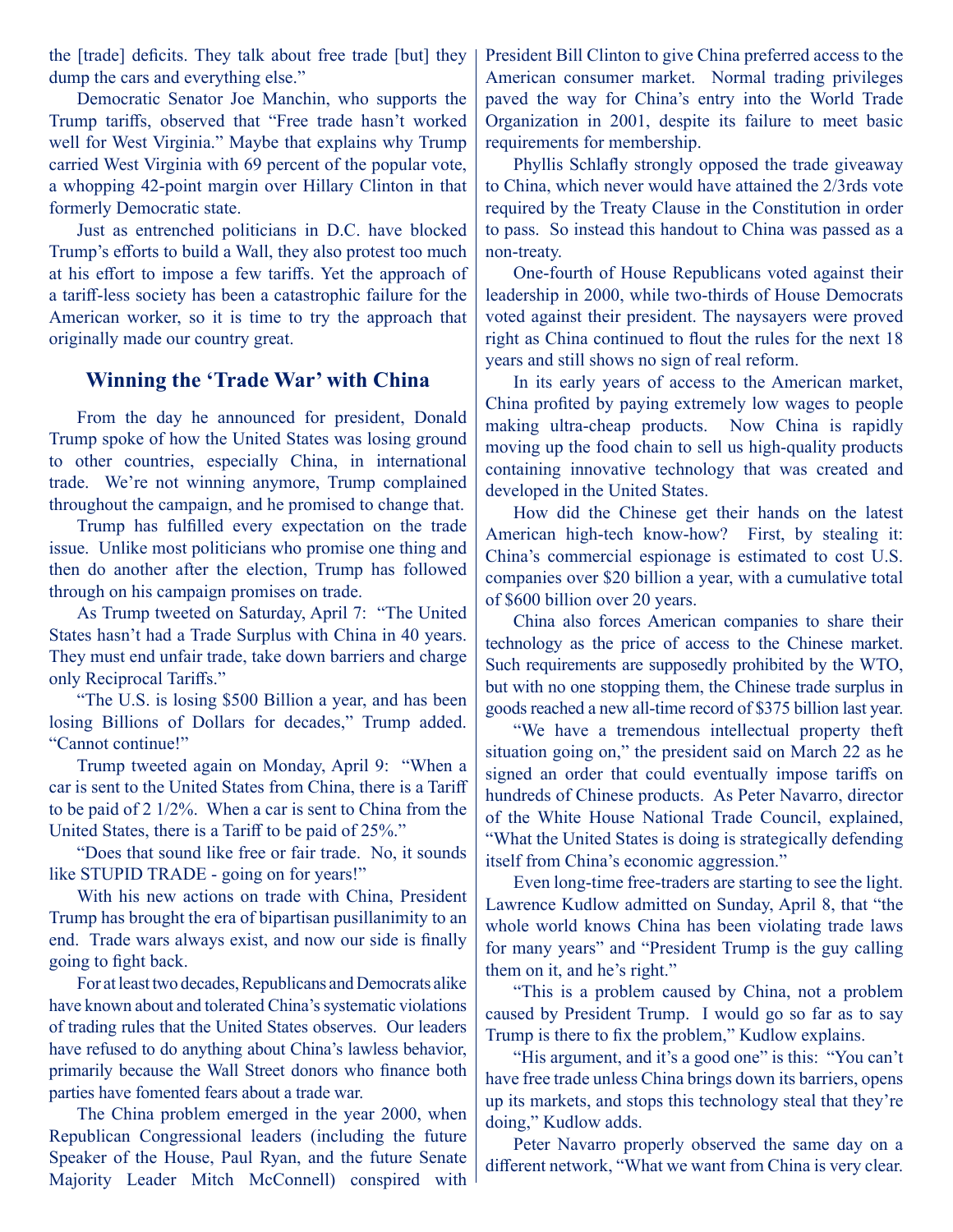We want fair and reciprocal trade."

"We want them to stop stealing our stuff. We want them to guard intellectual property, not take it from us," Navarro concluded.

China has far more to lose in a trade war than the United States does. Indeed, our job market would improve if tariffs reduced our massive trade imbalance with China, and Trump is right to take strong steps toward that goal.

### **Trump Ends Globalism at the State Department**

Outgoing Rex Tillerson is, by all accounts, a very likeable fellow, and no one wants to kick someone when he is down. But President Trump wisely fired him as secretary of state for having an outlook different from Trump's, and from the agenda Trump was elected on.

We have "different mindsets," Trump said about Tillerson, as a polite understatement. "We got along, actually, quite well, but we disagree on a lot of things."

Indeed. Tillerson was the CEO of ExxonMobil, one of the largest multinational corporations in the world. No one could hold that position without being a globalist and he did not convert quickly enough to make America great again.

Tillerson was never on the same page as President Trump in standing up against, not with, the many parts of the world that are hostile to our sovereign interests. A supporter of phony free trade, Tillerson seemed more like the appeasement-type of secretary of state that we would expect if Hillary Clinton had won the presidential election.

It is not merely that Tillerson thought Obama's sweetheart deal with Iran was "okay," as Trump complained in announcing his termination of Tillerson. It was also that Tillerson would say and do things out-of-sync with what the America-First stance needs to be.

Tillerson was mistakenly trying to use diplomacy with the North Korean communist dictator Kim Jongun while Trump was pursuing tougher measures. When Trump finally got Tillerson to stop groveling, the situation improved.

Even the media concedes that Tillerson's departure will not hinder Trump's highly effective handling of North Korea, which is all-Trump and contrary to Tillerson's approach. If anything, a successful outcome of the North Korean crisis is more likely with Tillerson gone.

Given how often Tillerson disagreed during his confirmation hearing with Trump's positions, it is surprising that Tillerson lasted as long as he did. In merely one day of testimony Tillerson disagreed with Trump about the harmful Trans-Pacific Partnership, Russian policies toward the Ukraine, so-called climate change, and the need for Japan and South Korea to develop nuclear weapons.

President Trump indicated that the upcoming renegotiation of trade deals was a reason for his timing in letting Tillerson go now. Trump recently stood up against China by blocking the foreign takeover of Qualcomm, thereby signaling that American technology secrets are not for sale to foreign countries hostile to us.

CIA Director Mike Pompeo, who has long been a much stronger Trump supporter than Tillerson ever was, will step in without the baggage of a globalist mindset. Pompeo brings a welcomed enthusiasm and focus that Tillerson unfortunately lacked.

"Tremendous energy, tremendous intellect, we're always on the same wavelength," Trump said about Pompeo after picking him. "The relationship has been very good, and that's what I need as secretary of state."

In addition to his stellar record of being first in his class in West Point and then serving in the Army, Pompeo has a strongly conservative track record as a congressman from Kansas. His positions include being outspokenly pro-life and taking many stances that fit hand-in-glove with those of Trump and the conservative movement.

Phyllis Schlafly praised the freshman congressman Pompeo in early 2011, for sponsoring a budget amendment that would have cut \$8.5 million from the EPA's Greenhouse Gas Registry. She applauded how Pompeo observed that the registry would be "the very foundation of the EPA's effort to pursue its radical anti-jobs agenda."

Unlike Tillerson, Pompeo has been a leader in cracking down on terrorists from Muslim countries. When confronted with an alleged hunger strike at the Guantanamo Bay detention camp for terrorists, Pompeo took it upon himself to personally visit the camp and quipped afterwards that it looked to him "like a lot of them have put on weight."

For months it has been perceived that Tillerson, who is younger than Trump but appears older, has been unhappy in his position. He failed to fill key vacancies in his department despite being on the job for more than a year, and at key moments seemed to be in his home state of Texas rather than in D.C.

Trump was perceptive in his post-firing comments: "I think Rex will be much happier now, but I really appreciate his service." With Mike Pompeo in charge at the State Department, Americans can be more confident that the interests of the United States will be foremost in any foreign policy decision-making.

It took a year, but we have finally arrived to the point of "let Trump be Trump," reminiscent of the moment in 1984 when "let Reagan be Reagan" started to carry the day. President Trump is acting boldly on his instincts rather than being blocked and dissuaded by naysayers around him, and there is no limit to what he can achieve with this approach.